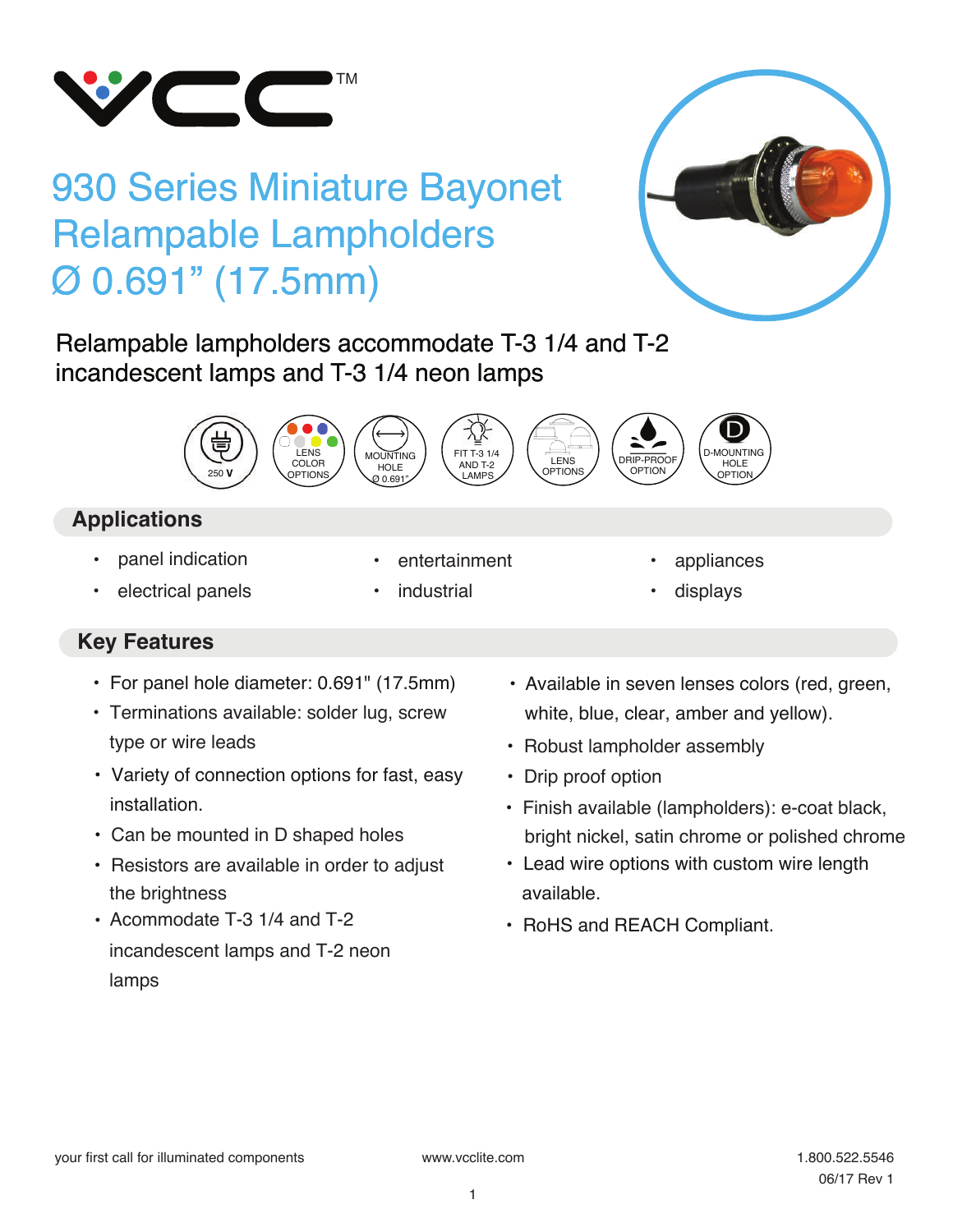### **Ordering Data**



Lampholders and Lens Caps may be ordered separately or as complete assemblies as shown in the example below



# 930424X897RD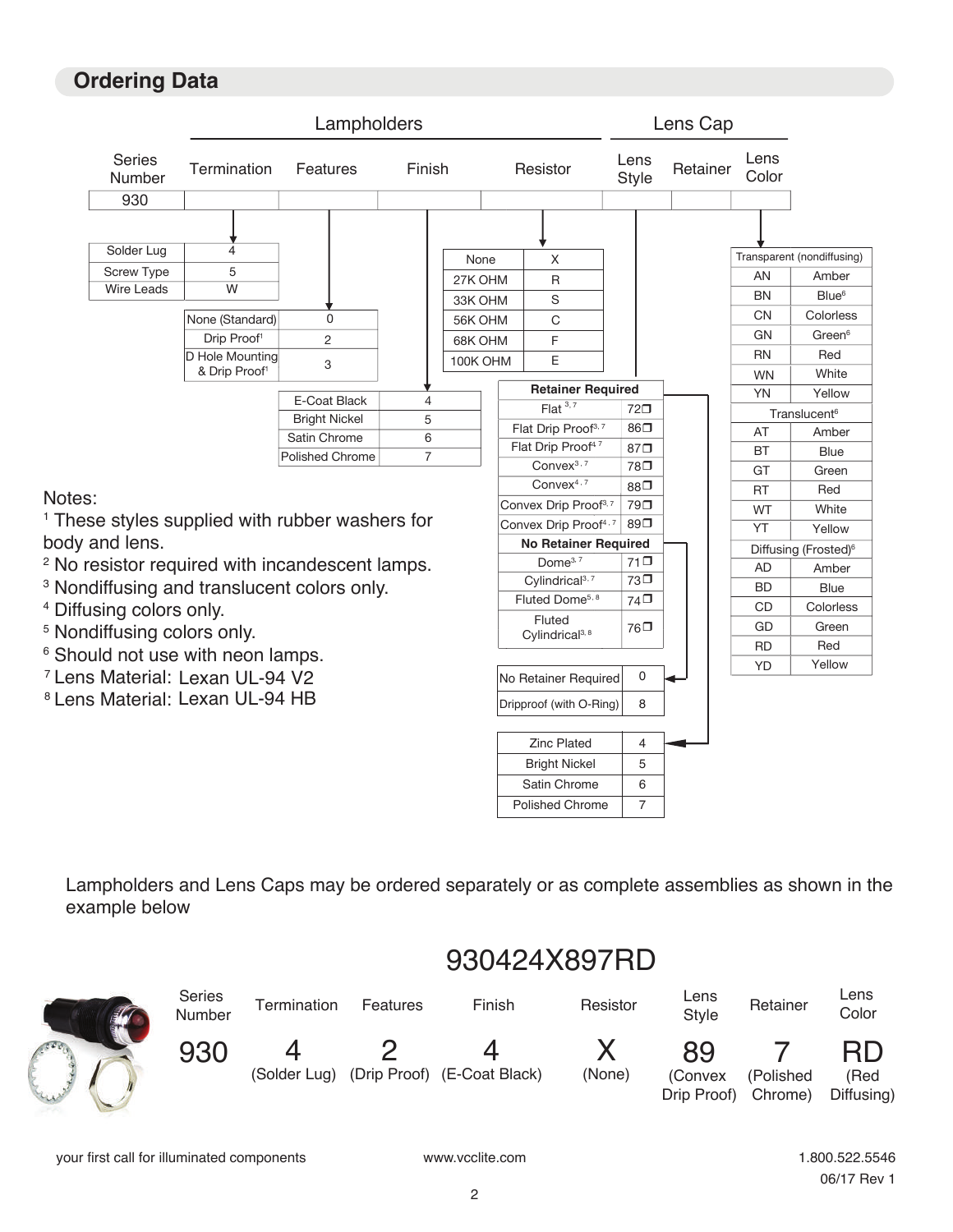| <b>Materials</b>  |                                                                                                                                                        |  | Installat                           |
|-------------------|--------------------------------------------------------------------------------------------------------------------------------------------------------|--|-------------------------------------|
| Housing           | Brass. E-coat black, bright nickel,<br>polished or satin chrome finishes                                                                               |  | <b>Mounting Hole</b><br>D- mounting |
| <b>Body</b>       | High dielectric phenolic                                                                                                                               |  | hole (optional)                     |
| Lockwasher        | Phospor bronze. Nickel-plated                                                                                                                          |  | <b>Maximum Rating</b>               |
| Lens              | Heat resistant, polycarbonate<br>See notes 7 and 8 on page 2                                                                                           |  |                                     |
| <b>Hex Nut</b>    | Brass. Nickel plated.                                                                                                                                  |  |                                     |
| <b>Terminals</b>  | Solder Lug: Brass, tin plated<br>Screw Type: 4-40 brass, nickel<br>plated binding head screws                                                          |  |                                     |
| <b>Wire Leads</b> | 6" Leads, #18 AWG, black &<br>white stranded cooper, PVC<br>insulated, UL/CSA rated 105°C,<br>stripped 1/2". Custom wire<br>options are also available |  |                                     |
| Retainer          | Brass. Zinc plated, bright nickel,<br>polished or satin chrome finishes                                                                                |  |                                     |

| <b>Installation Specifications</b> |                                       |  |  |  |
|------------------------------------|---------------------------------------|--|--|--|
| <b>Mounting Hole</b>               | $.651" \pm .005$ (16.5mm $\pm .1$ )   |  |  |  |
| D- mounting                        | $.651" \pm .005$ (16.5mm $\pm .1$ ) x |  |  |  |
| hole (optional)                    | $.691" \pm .003$ (17.6mm $\pm .1$ )   |  |  |  |
| Maximum Rating                     | 3 Watts, 250 Volts                    |  |  |  |

#### **Mounting Holes - Dimensions**



STANDARD MOUNTING HOLE



OPTIONAL "D" MOUNTING HOLE

All Dimensions in inches [mm]

# **Compliance and Approvals**



your first call for illuminated components www.vcclite.com and the state of the 1.800.522.5546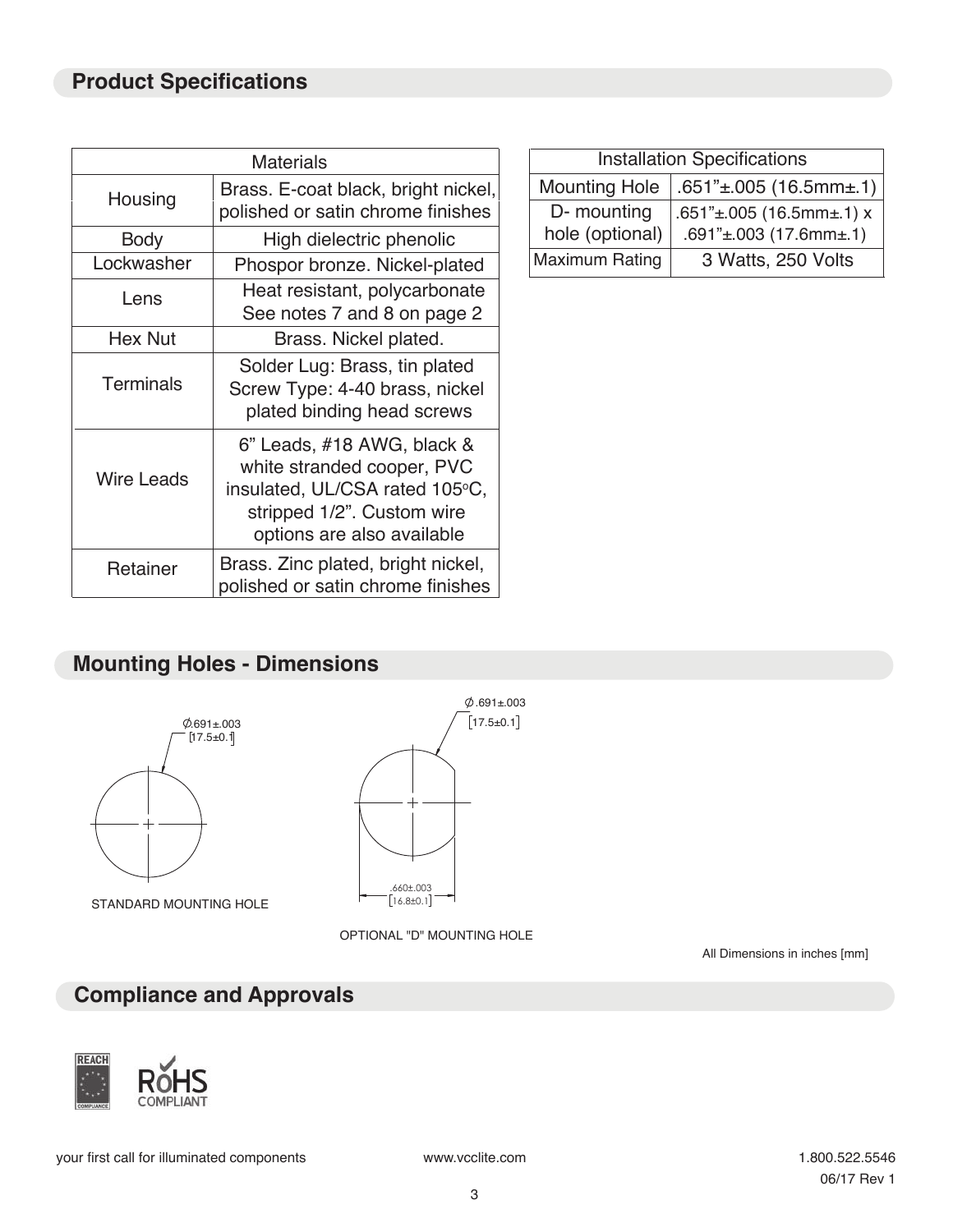### **Product Dimensions - Housing and Termination**

# Screw Type





# Solder Lug





Wire Leads



All Dimensions in inches [mm]

#### your first call for illuminated components www.vcclite.com 1.800.522.5546

06/17 Rev 1